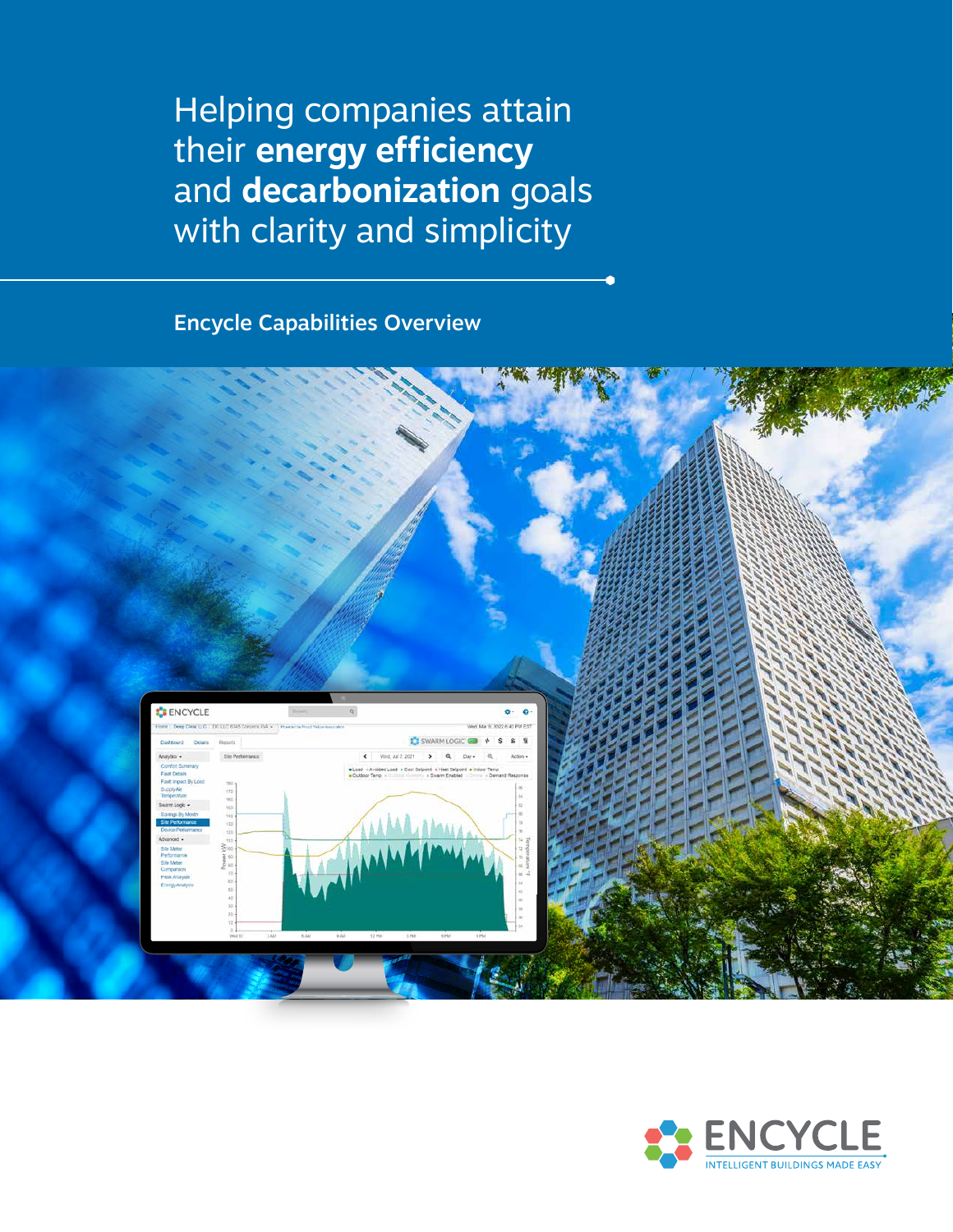# **We're taking the HVAC industry by swarm.**

Encycle brings the only autonomous holistic approach to "everything HVAC" – energy savings, decarbonization, asset management, and sustainability – all with little or no capital cost.

Swarm Logic is Encycle's multi-patented technology that's empowering some of the biggest retailers and other multi-site companies to combat HVACrelated energy challenges. This AI-enhanced software looks at HVAC as a system instead of trying to drive efficiency out of individual rooftop units (RTUs). Swarm Logic is unlike any other energy management software offering on the market. It is a truly unique and transformative solution that requires no capital investment, is fast and easy to install, and delivers instant energy savings.

Meet our transformative technologies:



## **Swarm Logic:**

- Dramatically reduces energy costs and consumption while maintaining desired building comfort levels
- Integrates easily with existing building automation systems or cloud-connected smart thermostats
- Requires no additional hardware purchase or installation
- Through advanced machine learning, adapts to each building's individual RTU zone requirements and characteristics
- Uses real-time analysis of energy-related data, collected every five minutes
- Operates autonomously 24/7/365
- Supports sustainability goals by reducing CO<sub>2</sub> emissions
- Provides energy and HVAC unit reporting and analytics through Encycle's web-based Swarm Portal™ and Swarm Mobile™ platforms
- Reduces BOTH energy consumption (kWh) and peaks (kW) for cooling and heating

## **How it works**

Swarm Logic can be integrated with a building automation system (BAS), connected thermostats, and IoT-enabled equipment to dynamically synergize power-hungry HVAC rooftop units (RTUs). The technology enables RTUs to operate most efficiently in response to changing conditions such as outdoor temperature, building occupancy levels, and RTU performance. Instead of operating in isolation, the RTUs become part of a closed-loop system that coordinates RTU activity, balancing energy consumption more logically among the individual RTUs.



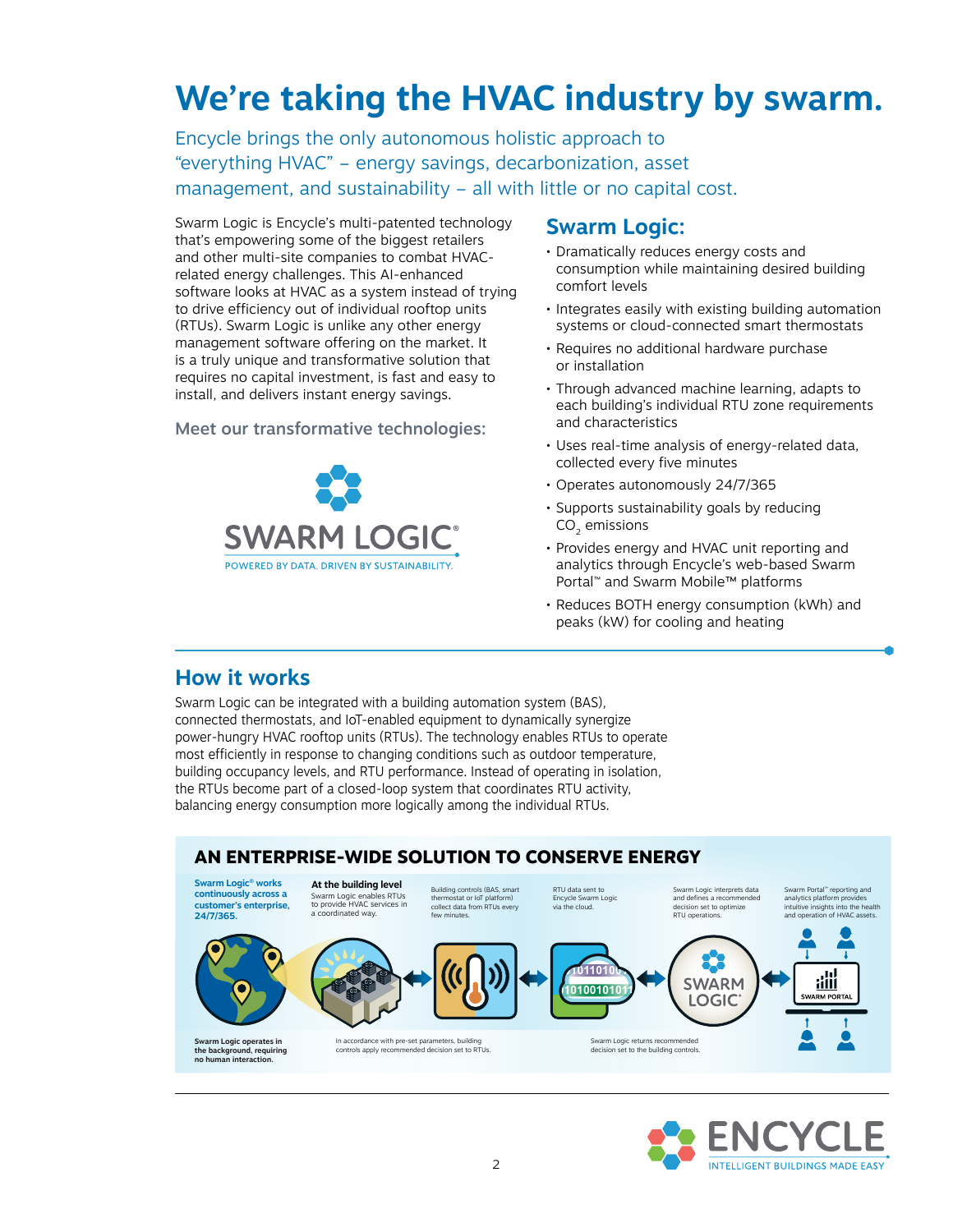# **Typical customer savings**

Deployed as an Energy-as-a-Service solution, Swarm Logic typically saves customers **10%-20%** on HVAC-related energy consumption, spend, peak demand charges, and emissions with results verified by independent third-party reviews.

**Encycle's Swarm Logic technology significantly outperforms LED retrofits with a comparably greater ROI and no capital expense or human interaction required. Since Encycle evolved into a software only solution provider, it has saved our customers over \$12.5 million in energy costs across more than 1,200 facilities and 12,000 RTUs. Even the most energy-efficient buildings — including those that are LEEDcertified — have the potential to lower their energy consumption and emissions with Swarm Logic.** 

### **Swarm IQ™:**

#### **Actionable Fault Detection™**



Swarm IQ*™* is Encycle's autonomous RTU fault detection tool that provides actionable intelligence to customers subscribed to Swarm Logic, helping them become more proactive with their HVAC activities and more efficient in budget spending. This data-driven functionality allows facility managers to gain unprecedented visibility into the maintenance and efficiency of their HVAC assets. Learning about equipment issues and addressing potential major issues early allows facility managers to bundle low-priority service calls and reduce truck rolls and downtime.

#### **Swarm Sentinel™: Increasing Work Order Efficiency™**



Swarm Sentinel™ is Encycle's automated HVAC RTU fault detection notification tool that provides straight-through processing of Swarm IQ-sourced data to a customer's work order solutions platform. This unique, value-added function of Swarm Logic software optimizes the efficiency, accuracy, and cost of equipment maintenance, ultimately reducing truck rolls and extending equipment life.

#### **Swarm Service™:**

#### **Building Intelligence Made Smarter™**



Swarm Service*™* is Encycle's enterprise-level energy management solution that integrates Swarm Logic software with existing building controls (building automation system or IoT platform) via a cloudbased application programming interface (API). With Swarm Service, companies can leverage their existing building controls rather than disrupt or replace them. Swarm Service helps customers make the most out of their BAS, resulting in even greater levels of energy efficiency.







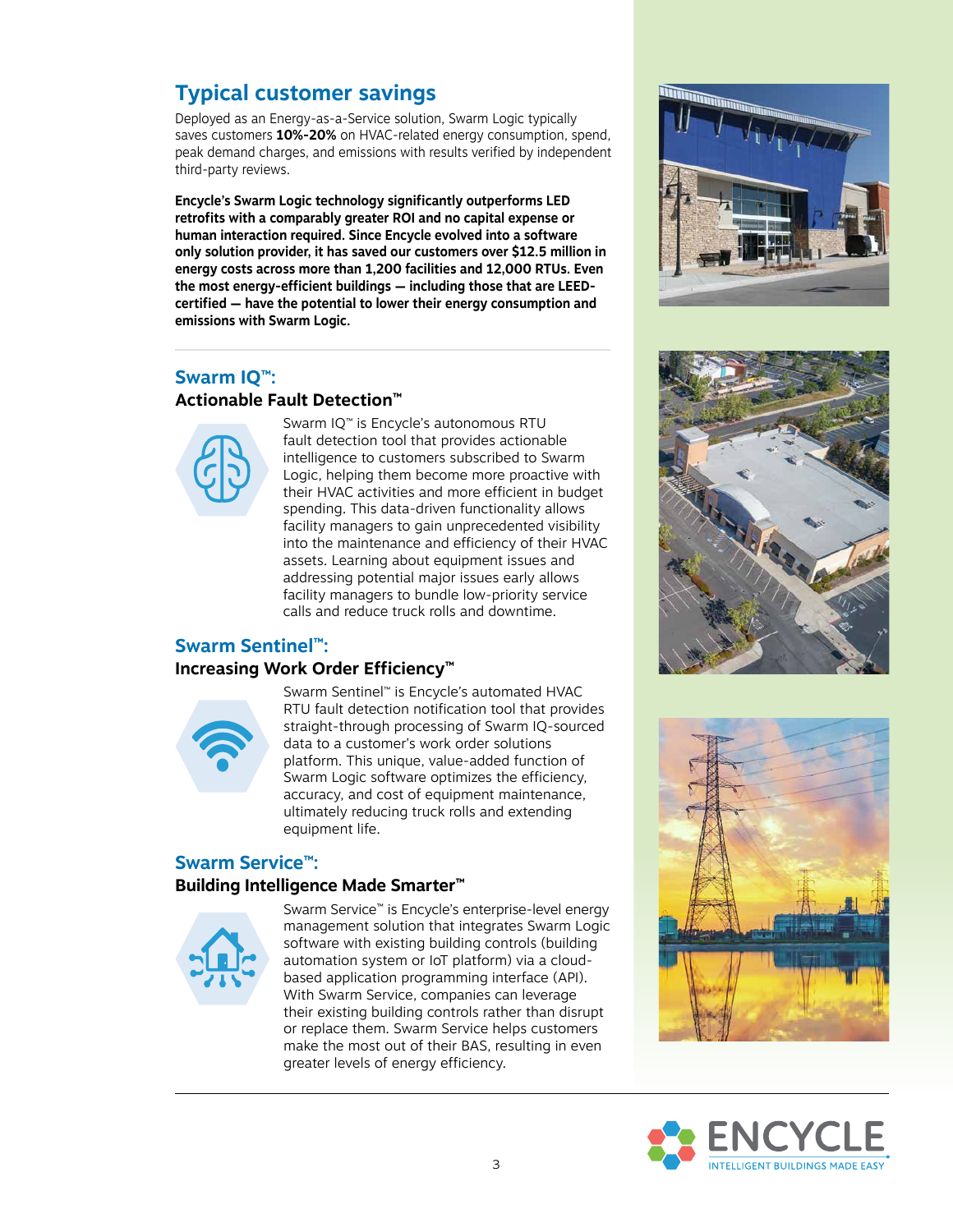#### **SwarmStat™:**

#### **Transforming Smart Thermostats™**



SwarmStat*™* brings the power of Swarm Logic technology to customers through compatible smart thermostats. Aimed at small and mediumsized businesses, our SwarmStat offering provides a unique value proposition and adds a new suite of next-generation control and reporting capabilities. With SwarmStat, customers can create a "Virtual BAS*™*" and realize many of the same benefits of a complex and expensive building automation system for a fraction of the cost. Features like remote management of setpoints and group scheduling are made conveniently available by SwarmStat.

#### **Swarm DR™:**

#### **Demand Response That's Less Demanding™**



Swarm DR*™* provides access to utility-created demand response (DR) programs, integrating our data-driven Swarm Logic software to automatically manage peak demand and load control while minimizing impact on comfort. This simplified approach removes complexity and capital outlay barriers, turning traditional energy costs into a recurring revenue stream for our enterprise customers.



# **Encycle is transforming energy management** for multi-site commercial and industrial companies

Global environmental challenges have never been more urgent or complex. Reconciling environmental and economic performance to improve corporate sustainability is no small feat. Corporations that made ambitious net-zero or carbon neutral pledges in the last decade must now make good on those promises. Chief sustainability officers need swift and easy-to-implement solutions to help reach their 20 or 30-year targets.

Pursuing energy efficiency and decarbonization by reducing harmful CO<sub>2</sub> emissions is no longer a choice or just a cost of doing business. It is an opportunity to become a market leader. The new standard wisdom is that setting clear Environmental, Social, and Governance (ESG) goals and attaining them helps companies gain a competitive advantage in the minds of consumers and investors.



Encycle's purpose is to help companies reduce their energy consumption, lower their energy costs, and reduce environmental impact – autonomously, affordably, and effectively.